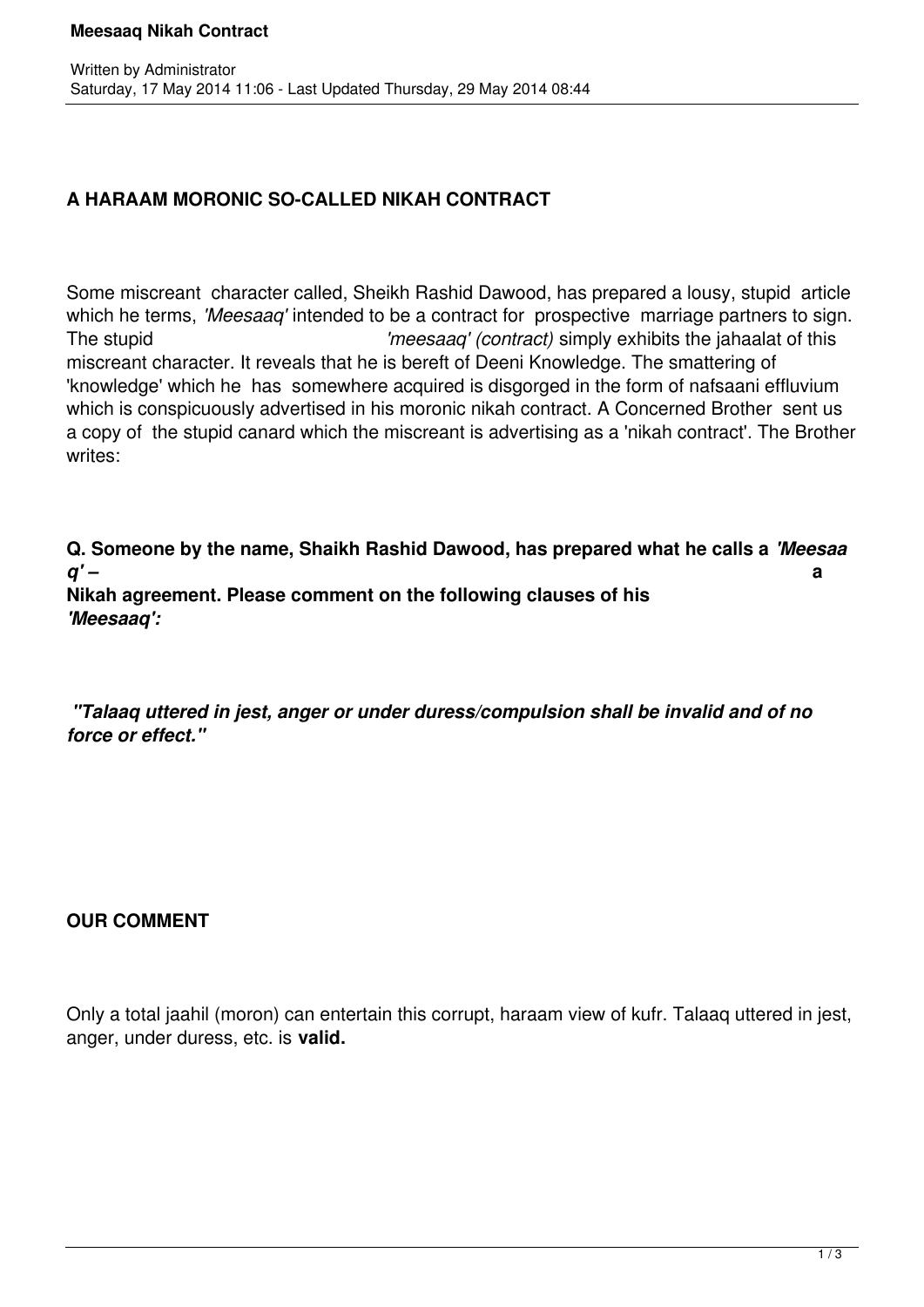### **Meesaaq Nikah Contract**

He further says in the Nikah agreement form:<sup>[]</sup> "Three talaaqs in one sitting, shall be *deemed to be* one single talaaq-e-raj'i......."

# **OUR COMMENT**

Three Talaaqs in one sitting are **THREE TALAAQS.** Only a moron subscribes to the haraam view stated by the miscreant sheikh. Living together after three Talaaqs is adultery/zina, and the resultant offspring will be illegitimate.

Another clause reads: *"Only after this commission has thoroughly examined and exhausted all efforts and attempts at reconciliation, may one single Talaaq-e-raj'i be pronounced by the husband in the presence of two witnesses."*